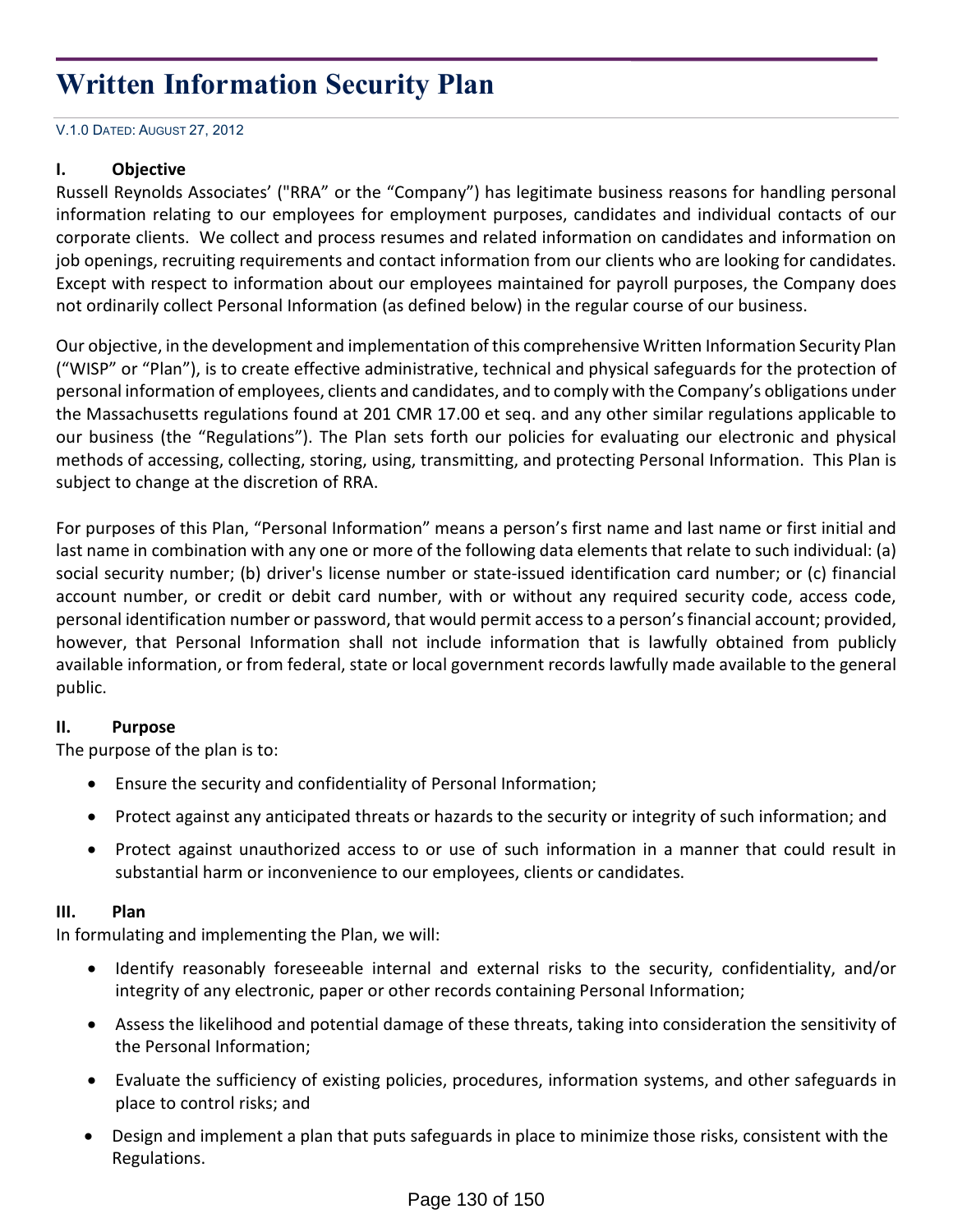# **IV. Administration**

RRA has identified the combined efforts of the Chief Information Officer, along with the General Counsel, as the Data Security Managers with the following responsibilities:

- Initial implementation of the Plan;
- Oversee ongoing employee training and any communications involving this Plan;
- Regular testing of the Plan's safeguards;
- Take all reasonable steps to verify that any third-party service provider with access to the Company's Personal Information has the capacity to protect such Personal Information in the manner consistent with this Plan and the Regulations and that any such third party service provider applies protective security measures at least as stringent as those required by the Regulations.
- Review the scope of the security measures in the Plan at least annually, or whenever there is a material change in our business practices that may implicate the security or integrity of records containing Personal Information.
- Protect Personal Information collected as written or digital data by ensuring all employees handling Personal Information data are properly trained.
- Ensure company-wide compliance with this policy.

# **V. Internal Risks**

To combat internal risks to the security, confidentiality, and/or integrity of any electronic, paper or other records containing Personal Information, and evaluating and improving, where necessary, the effectiveness of the current safeguards for limiting such risks, the following measures are mandatory and are effective immediately.

- The amount of Personal Information collected must be limited to that amount reasonably necessary to accomplish our legitimate business purposes, or necessary to us to comply with other state or federal regulations.
- Access to records containing Personal Information shall be limited to those persons who are reasonably required to know such information in order to accomplish legitimate business purpose or to enable the Company to comply with other state or federal regulations.
- Electronic access to user identification after multiple unsuccessful attempts to gain access must be blocked.
- All security measures shall be reviewed at least annually, or whenever there is a material change in our business practices that may reasonably implicate the security or integrity of records containing Personal Information. The Data Security Managers shall be responsible for this review and shall fully apprise management of the results of that review and any recommendations for improved security arising out of that review.
- Terminated employees must return all records containing Personal Information, in any form, which may at the time of such termination be in the former employee's possession (including all such information stored on laptops or other portable devices or media, and in files, records, work papers, etc.).
- A terminated employee's physical and electronic access to Personal Information must be immediately blocked. Such terminated employee shall be required to surrender all keys, IDs or access codes or badges, business cards, and the like, that permit access to the Company's premises or information. Moreover, such terminated employee's remote electronic access to Personal Information must be disabled; his/her voicemail access, e-mail access, internet access, and passwords must be invalidated.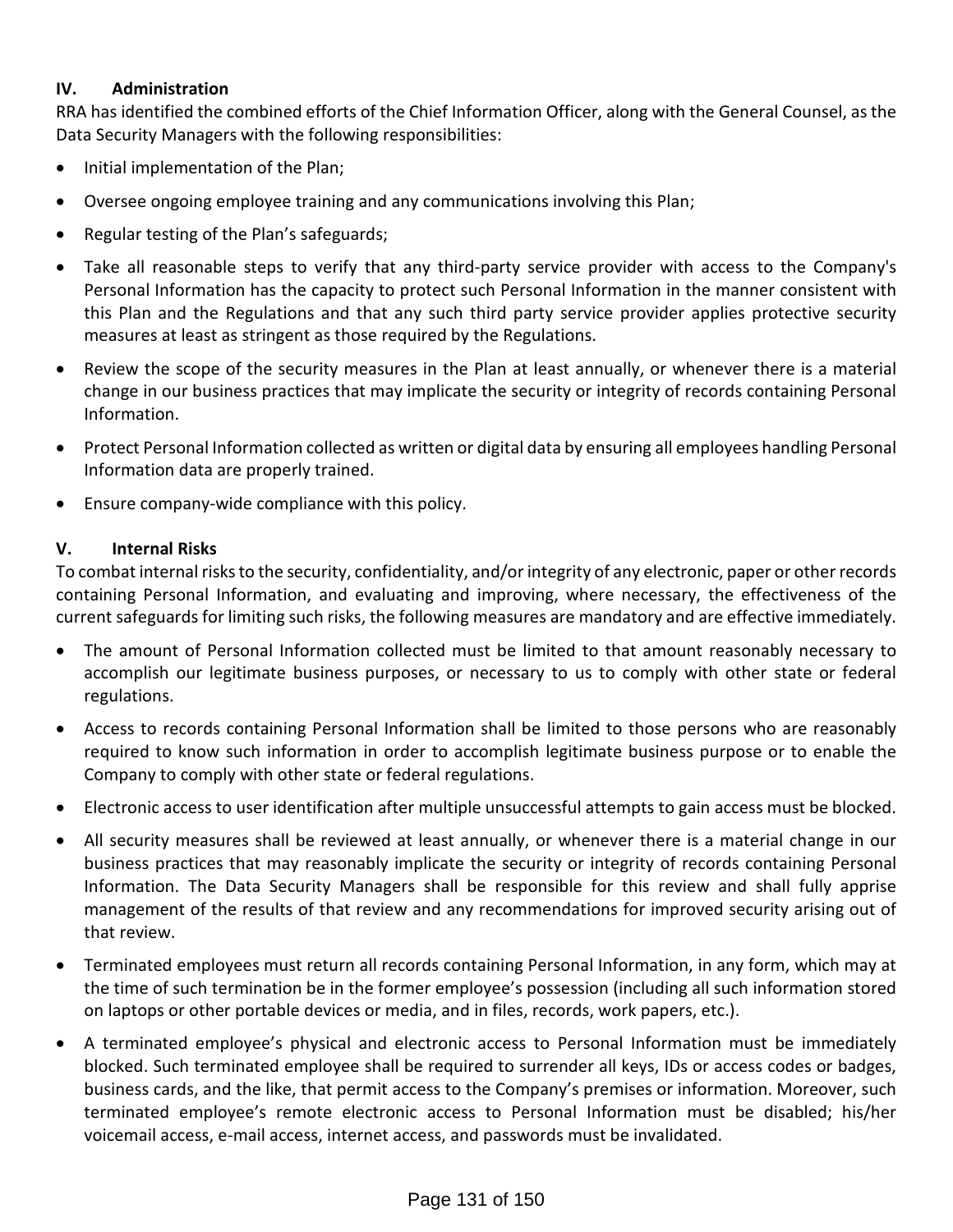- Current employees' passwords must be changed periodically. Currently, our employees are required to change their passwords every 45 days.
- Access to Personal Information shall be restricted to active employees and active user accounts only.
- Employees are prohibited from keeping open files containing Personal Information on their desks when they are not at their desks.
- When unattended, all files and other records containing Personal Information must be secured in a manner that is consistent with the Plan's rules for protecting the security of Personal Information.
- Each department shall develop rules (bearing in mind the business needs of that department) that ensure that reasonable restrictions upon physical access to records containing Personal Information are in place, including a procedure that sets forth the manner in which physical access to such records in that department is to be restricted; and each department must store such records and data in locked facilities, secure storage areas or locked containers.
- Access to electronically stored Personal Information shall be electronically limited to those employees having a unique log-in ID; and re-log-in shall be required when a computer has been inactive for more than 35 minutes.
- Visitors' access must be restricted. All visitors to the Company must be registered at reception and must be accompanied by an employee or other service provider of the Company. Visitors of the Company are prohibited and blocked from accessing any records or files of the Company containing Personal Information.

# **VI. External Risks**

To combat external risks to the security, confidentiality, and/or integrity of any electronic, paper or other records containing Personal Information, and evaluating and improving, where necessary, the effectiveness of the current safeguards for limiting such risks, the following measures are mandatory and are effective immediately.

- There must be reasonably up-to-date firewall protection and operating system security patches, reasonably designed to maintain the integrity of the Personal Information, installed on all systems processing Personal Information.
- There must be reasonably up-to-date versions of system security agent software; which must include malware protection and reasonably up-to-date patches and virus definitions, installed on all systems processing Personal Information.
- Any email containing Personal Information should be encrypted. Additionally, with respect to the Personal Information of Massachusetts's residents (or residents or citizens of any other jurisdictions with similar regulations) stored on laptops or other portable devices, to the extent technically feasible, all such Personal Information will be encrypted, as must all records and files containing such Personal Information transmitted across public networks or wirelessly, to the extent technically feasible.
- All computer systems must be monitored for unauthorized use of or access to Personal Information.
- There must be secure user authentication protocols in place, including: a) protocols for control of user IDs and other identifiers; b) a reasonably secure method of assigning and selecting passwords, or use of unique identifier technologies, such as biometrics or token devices; c) control of data security passwords to ensure that such passwords are kept in a location and/or format that does not compromise the security of the data they protect; d) restriction of access to active users and active user accounts only; e) blocking of access to user identification after multiple unsuccessful attempts to gain access; and f) the secure access control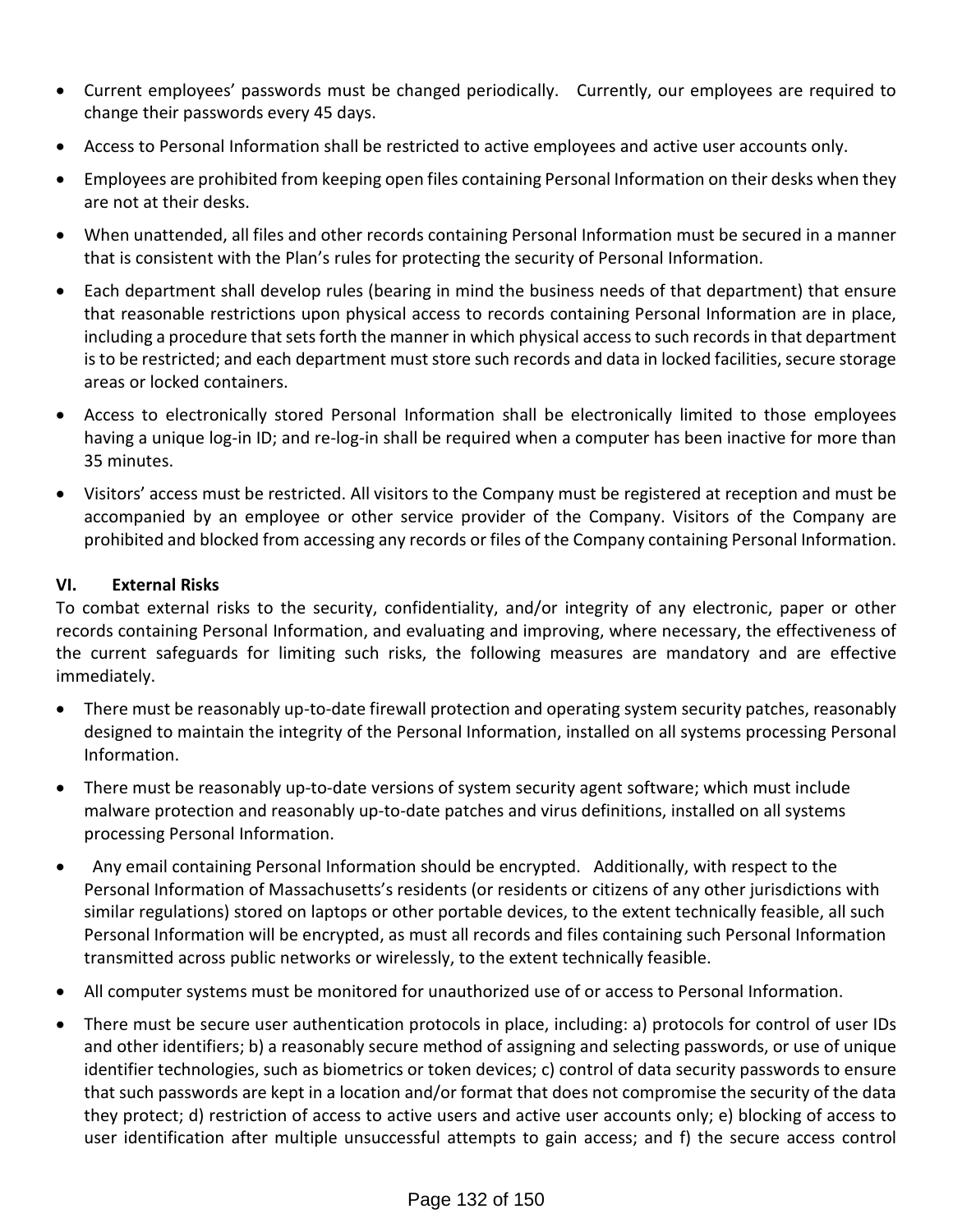measures in place must include assigning unique identifications plus passwords, which are not vendorsupplied default passwords, to each person with computer access to Personal Information.

## **VII. Compliance With Plan**

- A. Compliance. All employees (whether full-time, part-time, substitute, seasonal, or temporary) and independent contractors, consultants, volunteers and other representatives of the company (the "consultants and other representatives") are subject to the applicable requirements set forth in this Plan.
- B. Non-Compliance. Instances of non-compliance with this Plan must be reported immediately to the Data Security Managers. Violations may result in disciplinary action by the Company, up to and including termination of employment.
- C. Non-Retaliation. It is unlawful and against Company policy to retaliate against anyone who reports a violation of this Plan or who cooperates in an investigation regarding non-compliance with this Plan. Any such retaliation will result in disciplinary action by the Company, up to and including termination of employment.

## **VIII. Record Retention**

A. Retention. The Company only collects and maintains records and files containing Personal Information of the type, and for the length of time, reasonably necessary to accomplish the Company's legitimate business purposes, or as otherwise necessary for the Company to comply with other local, state, or federal regulations or requirements. The Company periodically reviews its records, files, and form documents to ensure that the Company is not gathering and retaining Personal Information unless there is a compelling need to do so.

#### **IX. Handling of Personal Information**

Personal Information must be created, stored, disclosed, transmitted, and disposed of in the following manner:

- A. Creation. Upon creation of paper and electronic documents and files that contain Personal Information, such documents and files must be marked as "Confidential."
- B. Storage. Paper documents containing Personal Information must be stored in a locked or otherwise secured desk, file cabinet, office, or controlled area when unattended. Storage of electronic Personal Information should be kept to a minimum. Any questions regarding the Company's encryption technology should be directed to the Data Security Managers.
- C. Access, Sharing, and Disclosure. Access to, sharing, and disclosure of records or files containing Personal Information is limited to those persons who are reasonably required to know such information in order to accomplish the Company's legitimate business purposes or to enable the Company to comply with other local, state, or federal regulations or requirements.
- E. Transmission. Voice communications involving Personal Information must be kept to a minimum and performed in closed or secured locations. Transmission of Personal Information in paper or hard-copy form outside of the Company, or other removal of Personal Information from the Company's premises, must be done with reasonable precaution and in accordance with any applicable Company procedures and/or rules to ensure the security of such information and to prevent unauthorized disclosure.
- F. Disposal. Personal Information must be disposed of when no longer needed by the Company. Where appropriate, paper documents and other hard-copies of records or files containing Personal Information determined by the Company to be no longer needed should be disposed of by cross-cut shredding, incineration, pulping, redaction, or burning, so that Personal Information cannot practicably be read or reconstructed. Electronic Personal Information determined by the Company to be no longer needed must be destroyed or erased so that Personal Information cannot practicably be read or reconstructed.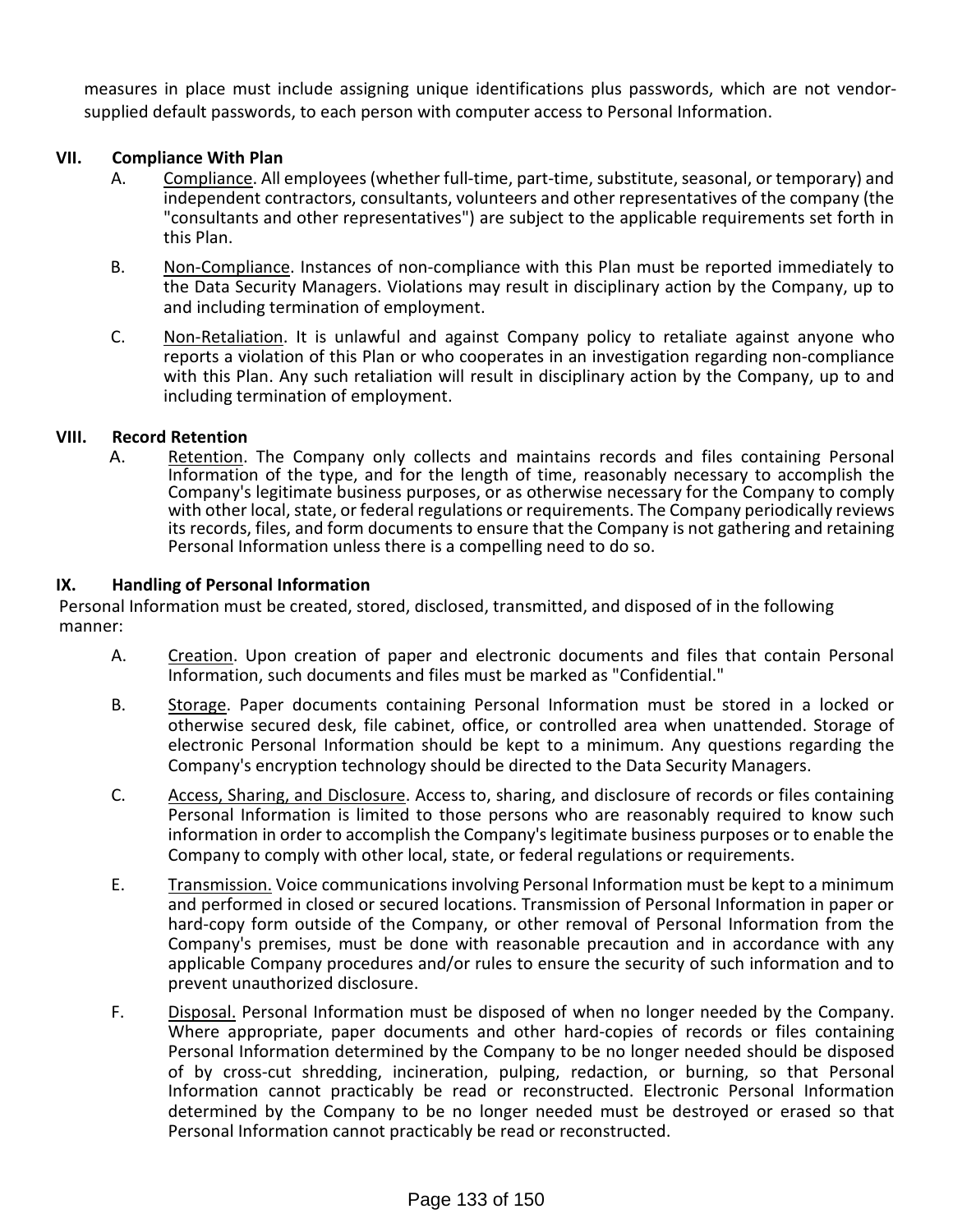## **X. Physical and Environmental Controls**

A. Use and Storage of Files. Employees, consultants, and other representatives of the Company must not keep open documents or files containing Personal Information on their desks when they are not at their desks or in any other unsecured, unattended place. This policy applies to both hard-copies and electronic copies of records and files containing Personal Information. At the end of the work day, all files and other records containing Personal Information must be secured in a manner that is consistent with this Plan and the requirements of the Regulations.

## **XI. Security Awareness**

- A. Training. The Company provides education and training regarding this Plan to all employees who will have access to Personal Information through their employment to the Company.
- B. Consultants. Volunteers. Third-Party Service Providers. The Company communicates its relevant policies and procedures under this Plan to its third-party providers, consultants and other representatives who will have access to Personal Information through their services to the Company.

## **XII. Third-Party Service Providers**

- A. Vetting Process. Before engaging a third-party service provider who will have access to Personal Information, the Company conducts reasonable due diligence to assess whether a prospective third-party service provider is capable of safeguarding Personal Information in the manner required by this Plan. Due diligence efforts may include, but are not necessarily limited to, discussions with the prospective third-party service provider's personnel, reviewing the prospective third-party service provider's privacy and/or information security policies, and/or requesting the prospective third-party service provider to complete a security questionnaire or otherwise answer security-related questions. The Company may also enter into a contractual agreement with its third-party service providers to protect Personal Information disclosed to such service providers by the Company.
- B. Monitoring. The Company periodically reviews and monitors the performance of its third-party service providers who have access to the Company's systems and/or Personal Information in order to ensure that each such third-party service provider is applying protective security measures at least as stringent as those required by this Plan to be applied to such information.

## **XIII. Risk Assessment and Incident Management**

- A. Identifying Records and Files Containing Personal Information. The Company will regularly evaluate its paper, electronic, and other records, electronic systems, and storage media (including laptops and portable devices used to store Personal Information) to determine which records, files, and systems contain Personal Information.
- B. Ongoing Risk Assessment. The Company will, on a periodic basis, (i) conduct a review to identify reasonably foreseeable internal and external risks to the security, confidentiality, or integrity of any electronic, paper, or other records containing Personal Information; (ii) assess the likelihood and potential damage of these threats, taking into consideration the sensitivity of the Personal Information; (iii) evaluate the sufficiency of this Plan to control those risks; and (iv) revise this Plan to minimize those risks, consistent with the requirements of the Regulations. This risk assessment will include, but may not be limited to, an assessment of internal and external risks associated with ongoing employee training, employee compliance with this Plan, and means for detecting and preventing security system failures.
- C. Review of Plan. The Company conducts a formal review of this Plan at least annually, and whenever there is a material change in the Company's business practices that may reasonably implicate the security or integrity of records or files containing Personal Information.